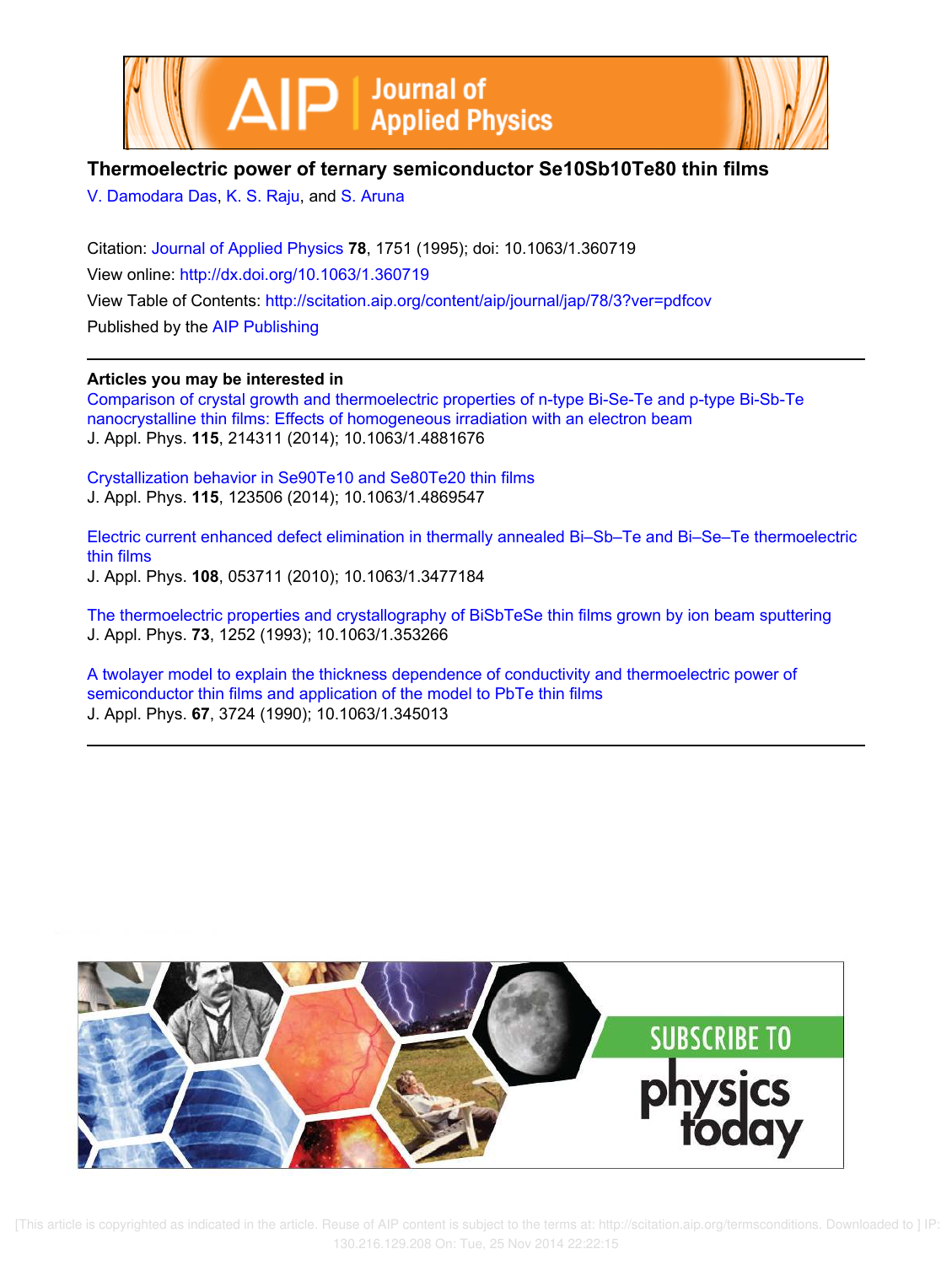# Thermoelectric power of ternary semiconductor  $Se_{10}Se_{10}Te_{80}$  thin films

v. Damodara Das Thin Film Laboratory, Department of Physics, Indian Institute of Technology, Madras, Madras 600 036, India

K. S. Raju and S. Aruna Department of Crystallography and Bio-Physics, Madras University, Guindy Campus, Madras 600 025, India

(Received 12 September 1994; accepted for publication 3 April 1995)

Thin films of different thicknesses in the range  $400-1600$  Å have been vacuum deposited on clean glass substrates held at room temperature by very fast evaporation of the  $Se_{10}Se_{10}Te_{80}$  bulk alloy. The thermoelectric power of these films has been measured as a function of temperature during heating and cooling cycles by the integral method. It is found that the thermoelectric power of these films is slightly different during the heating and the cooling cycles which is ascribed to slight reorientation of microcrystallites as also evidenced by x-ray diffraction. It is further found that the thermoelectric power (at a constant temperature) is a function of film thickness; it varies nearly linearly with reciprocal thickness. From these data, the nature of carrier scattering in the films has been ascertained. From the energy-dispersive x-ray analysis patterns of the films the semiquantitative content of the constituent elements Sb, Se, and Te has been determined. © 1995 American Institute of Physics.

#### INTRODUCTION

Ternary and quarternary materials whose major constituent is the chalcogen tellurium are found to be important for use in switching devices, where these materials act as a simple switch because of their voltage-dependent resistance characteristics as detailed below.

These materials are such that when lower voltages are applied across these materials, they exhibit a very high resistance; however, when voltages (or current densities) above a particular critical value are applied, the resistance of these materials falls very sharply to a lower value. Thus, the material effectively acts as a switch of high resistance to the flow of current at low voltages (this constitutes the off position of the switch) and offers very low resistance to the flow of current at voltages above a particular critical value of the voltage (this constitutes the on position).

Similar on/off conditions of this bistable material can also be obtained by other means, for example, by the incidence of light of a particular level or by the application of heat to effect a rise in temperature. In the former case these materials can be used as optical storage memory devices.

The important feature of the on/off states of these bistable materials is that the process is reversible. For example, by the reverse application of the external agency causing the on/off changes, the on state in turn can be reversed to the original off state. Thus, for example, by a decrease in the voltage applied across the material, the material can be brought back from the low-resistance on state to highresistance off state.

Similarly, the same applies to the light intensity, heat, or temperature pulse. The study of this kind of materials and a search for new switching materials is of importance from the point of view of using these materials for switching devices

both in the bulk state and particularly in the thin-film state where the switches can be used in the microelectronic circuits as thin-film switches.

In the literature there is an isolated report<sup>1</sup> about the nonlinear  $I-V$  characteristic behavior and possible switching action in the bulk ternary material comprising 80 at. % of tellurium and about 10 at. % each of selenium and antimony. Therefore, it was thought interesting to investigate in the thin-film state the ternary material  $Se<sub>10</sub>Se<sub>10</sub>Te<sub>80</sub>$  to generally characterize this material both electrically and structurally. This article reports the thermoelectric behavior of this material in the thin-film state as a function of film thickness. Interpretation of this behavior has been supported by a structural investigation by x-ray diffractography.

In order to establish the elemental incorporation (Se, Sb, and Te) besides their semiquantitative content in the present thin-film samples, energy-dispersive x-ray analysis (EDAX) work has also been carried out.

#### EXPERIMENT

The bulk polycrystalline alloy of  $Se_{10}Se_{10}Te_{80}$  was prepared by taking the constituents selenium, antimony, and tellurium in the atomic ratio 10:10:80 in a quartz tube of about 12 mm diameter, and evacuating the tube to a vacuum of about  $10^{-5}$  Torr and then sealing it and heating the sealed quartz tube in a muffle furnace at a slow rate, so that the volatile material selenium completely reacts with the other constituents at a lower temperature slightly above the melting point of selenium at which temperature the sealed tube was kept overnight. This is to ensure that most of the selenium is no longer in the free state.

Then the temperature was raised to the melting points of tellurium and antimony in steps and kept at these temperatures overnight sequentially, so that the complete reaction of the constituents takes place and the ternary alloy is formed. Then the tube was kept at a temperature slightly. below the

a)Electronic mail: phy10@iitm.ernet.in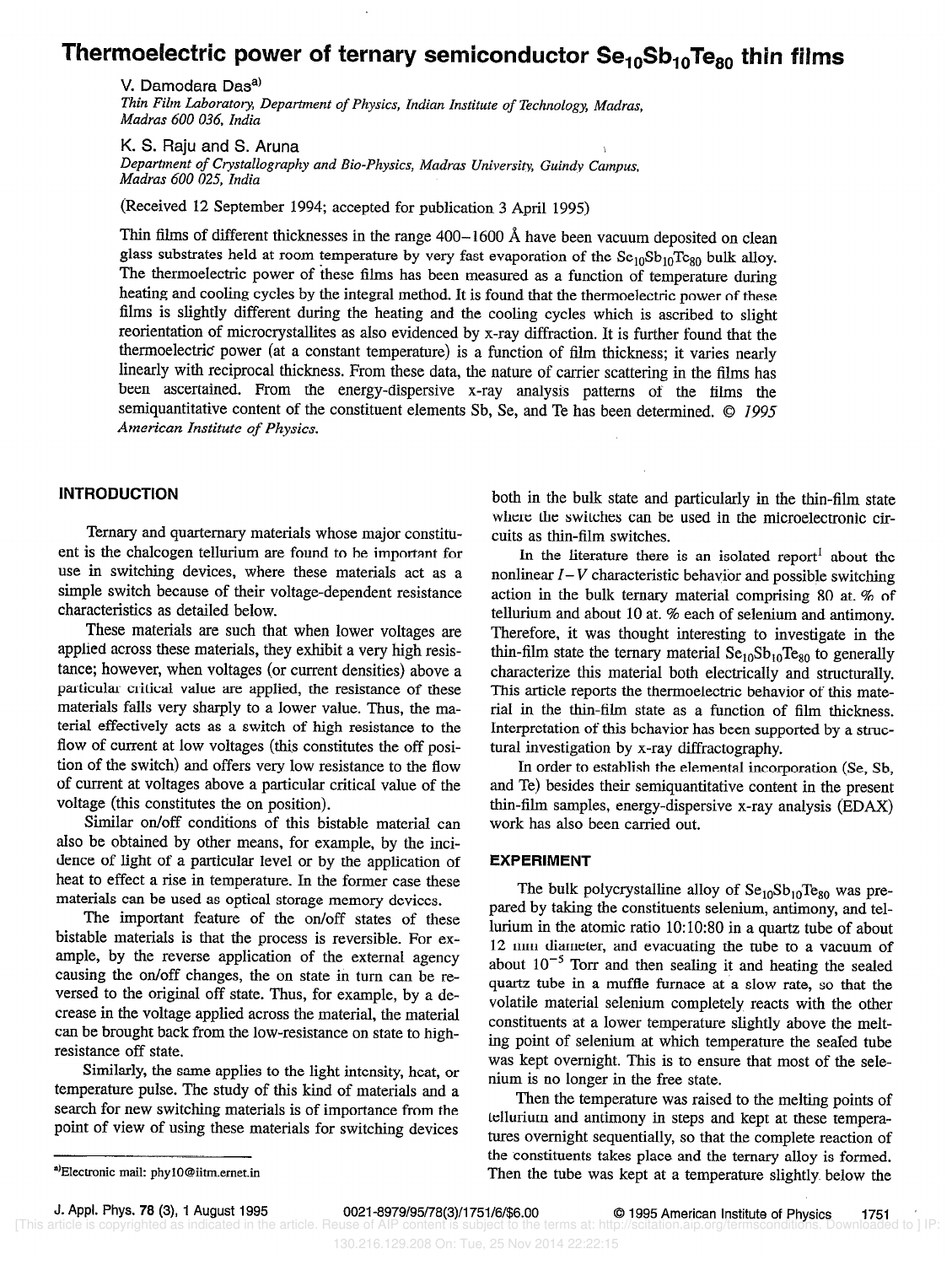

FIG. 1. X-ray Debye–Scherrer photograph of the ternary alloy  $Se_{10}Se_{10}Te_{80}$ .

melting point of the alloy for 48 h so that the alloy is properly homogenized. Then the tube was cooled to room temperature slowly and then broken open to extract the bulk alloy. The bulk alloy was analyzed by Debye-Scherrer x-ray-powder photography by taking specimens at different positions of the bulk ingot. One of the typical powder photographs is shown in Fig. 1. It was found by Debye-Scherrer x-ray-powder photography that the bulk alloy was homogeneous and the d values of the alloy closely matched those of the binary  $Se_{20}Te_{80}$  alloy.<sup>2</sup>

Thin films of  $Se_{10}Se_{10}Te_{80}$  were prepared by vacuum deposition onto cleaned glass substrates held at room temperature in a vacuum of  $3 \times 10^{-5}$  Torr by evaporating small pieces of the bulk alloy from a resistively heated basket-type tantalum boat at a very fast rate in a conventional vacuum deposition system. Thin-film lateral dimensions were  $1 \times 7$ cm'. The substrates were kept at a distance of 25 cm vertically above the source.

The films of different thicknesses were prepared during independent pumpdowns, and in each of the depositions the bulk material pieces taken in the boat were completely evaporated at a fast rate so that no residual alloy from a previous deposition was used for any other subsequent deposition. This is to say, each time fresh pieces of the alloy were used for the deposition of different thin films. This procedure is necessary to ensure that there is no change in the composition of thin films as compared to the bulk composition of the alloy due to preferential evaporation of one of the components, the volatile selenium.

The thicknesses of the films were measured by the multiple-beam interferometric technique using a dummy sharp-edged film prepared simultaneously.

The thin films on the glass substrates were mounted for thermoelectric power (TEP) measurements (one at a time) in the experimental setup<sup>3</sup> in the vacuum chamber, and the chamber was evacuated to a vacuum of  $3 \times 10^{-5}$  Torr before making the measurements. The thermoelectric power was measured by the integral method. The films on the glass substrates both immediately after the deposition and after the measurements were also used for x-ray diffractography.

A detailed description of the thermoelectric power measurement setup can be found elsewhere,<sup>3</sup> but, briefly it consisted of a massive copper block in thermal contact with the base plate of the vacuum deposition unit {in which measurements were made) to which one end of the experimental film is clamped. The other end of the experimental film is clamped to a miniheater made of copper so that that end can be heated up to a temperature of about 600 K. During this heating of the hot end of the experimental film the temperature of the cold end (which was clamped to the massive copper block) was essentially at room temperature and the maximum rise in temperature of the cold end was less than 1 K. Thus, the massive copper block effectively acted as a heat sink

For EDAX, film-coated glass substrates were cut to the proper size so that they could be mounted onto the aluminum stub and electrical contact was established between the stub and the film using silver paint. The surfaces were examined in the EDAX analyzer no. 711, an accessory to the scanning electron microscope, Philips SEM model 501.

## RESULTS AND DISCUSSION

Figure 2 shows the thermal emf developed across the ends of the film as a function of difference in temperature between two ends of the film, for two typical thin films of different thicknesses. For the thermoelectric power measurements, annealed copper wires of the thermocouple quality were used. As the absolute TEP of copper is only 1.7  $\mu$ V/K compared to very large TEP values of our experimental films, it was neglected in comparison to the TEP of our films.

From the figure we see that the thermal emf increases somewhat linearly at low-temperature differences but in-



FIG. 2. Thermal emf vs temperature difference plots of two typical thin films.

### 1752 J. Appl. Phys., Vol. 78, No. 3, 1 August 1995 Damodara Das, Raju, and Aruna

 [This article is copyrighted as indicated in the article. Reuse of AIP content is subject to the terms at: http://scitation.aip.org/termsconditions. Downloaded to ] IP: 130.216.129.208 On: Tue, 25 Nov 2014 22:22:15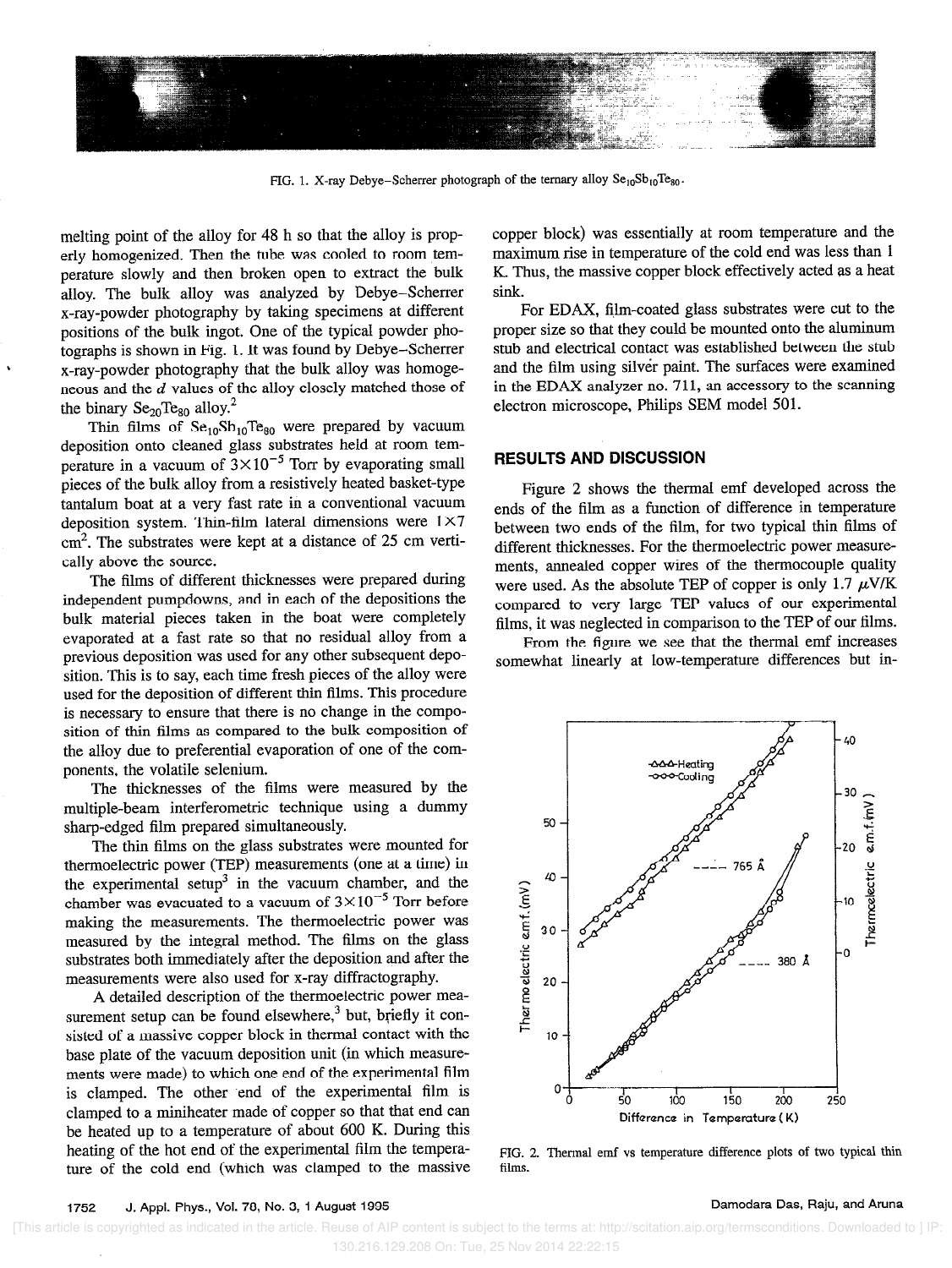

FIG. 3. Thermoelectric power vs temperature plots for the above films.

creases at a fast rate at higher temperature differences of 200 K or more. We also find that the thermal emf developed during cooling is slightly larger than that during heating at all the temperatures. This can be attributed to the reorientation of microcrystallites of the films upon heating during the first measurement. As pointed out later, a slight reorientation of the microcrystallites is also verified by the change in intensities of the various peaks at one another's expense as seen by x-ray diffractometry before and after heating during thermoelectric measurements.

From the terminals of the voltmeter to which the hot and cold ends of the thin film were connected it was found that the TEP of the films was negative. It can also be noted that the thermal emf developed for a particular difference in temperature while cooling is higher than that developed while heating. This is due to partial evaporation of the material from the films at higher temperatures and also due to some structural rearrangements during heating.

Figure 3 shows the plots of thermoelectric power of two typical films (whose thermal emf versus temperature difference plots are shown in Fig. 2) as a function of temperature both during heating and cooling.

It is found again from the figure that for all temperatures and for all the films the TEP also is higher (at a particular temperature) while cooling than while heating. Another point to be noted from the figures is that at a temperature below about 450-500 K the TEP varies slowly with temperature but above about 475 K it increases at a very fast rate with increase in temperature.

Figure 4 shows the TEP plots of two typical films as a function of reciprocal temperature. It is found that all the plots are curves and only at the highest temperature where there is a steep increase of TEP with temperature can the data points be considered to lie on straight lines but the slopes of



FIG. 4. Thermoelectric power vs reciprocal temperature plots for the above thin films.

h

these lines are very large and close to  $\infty$ , and the data points at high temperatures are very few and hence no attempt is made to analyze these linear curves further. It can be said that, as expected in the case of semiconductors, the linear variation of TEP as a function of reciprocal temperature  $(1/T)$  at high temperatures indicates that the material films are indeed semiconducting.

Figures  $5(a)$  and  $5(b)$  show the plots of TEP as a function of thickness and reciprocal thickness, respectively, at different temperatures. It is seen from the figures that the TEP of the films is a function of thickness, and Fig. 5(b) shows that the TEP is a near-linear function of reciprocal thickness as expected from the classical size effect theories<sup>4-10</sup> at all the four temperatures for which the data have been plotted.

It is well known<sup>4-10</sup> that the thermoelectric power of a thin film is a function of film thickness and varies linearly as the inverse thickness.

The equation for the TEP of thin films as mentioned in the Refs. 9 and 10 is

$$
S_F/S_g = 1 - (3/8)(1-p)(l_g/t)[U_g/(1+U_g)],
$$

where  $S_F$  is the thermoelectric power of the thin film.  $S<sub>e</sub>$  is defined as the "grain-boundary thermoelectric power" which is the thermoelectric power of a bulk material (film of infinite thickness) of the same microcrystallite size as that of the experimental films.  $l_g$  is the mean free path of the charge carriers in the above bulk material having the filmlike microcrystallites mentioned above, and  $p$  is the specularity parameter which gives the fraction of the charge carriers scattered specularly from the film surfaces (both internal and external).

Reuse of AIP content is subject to the terms at: http://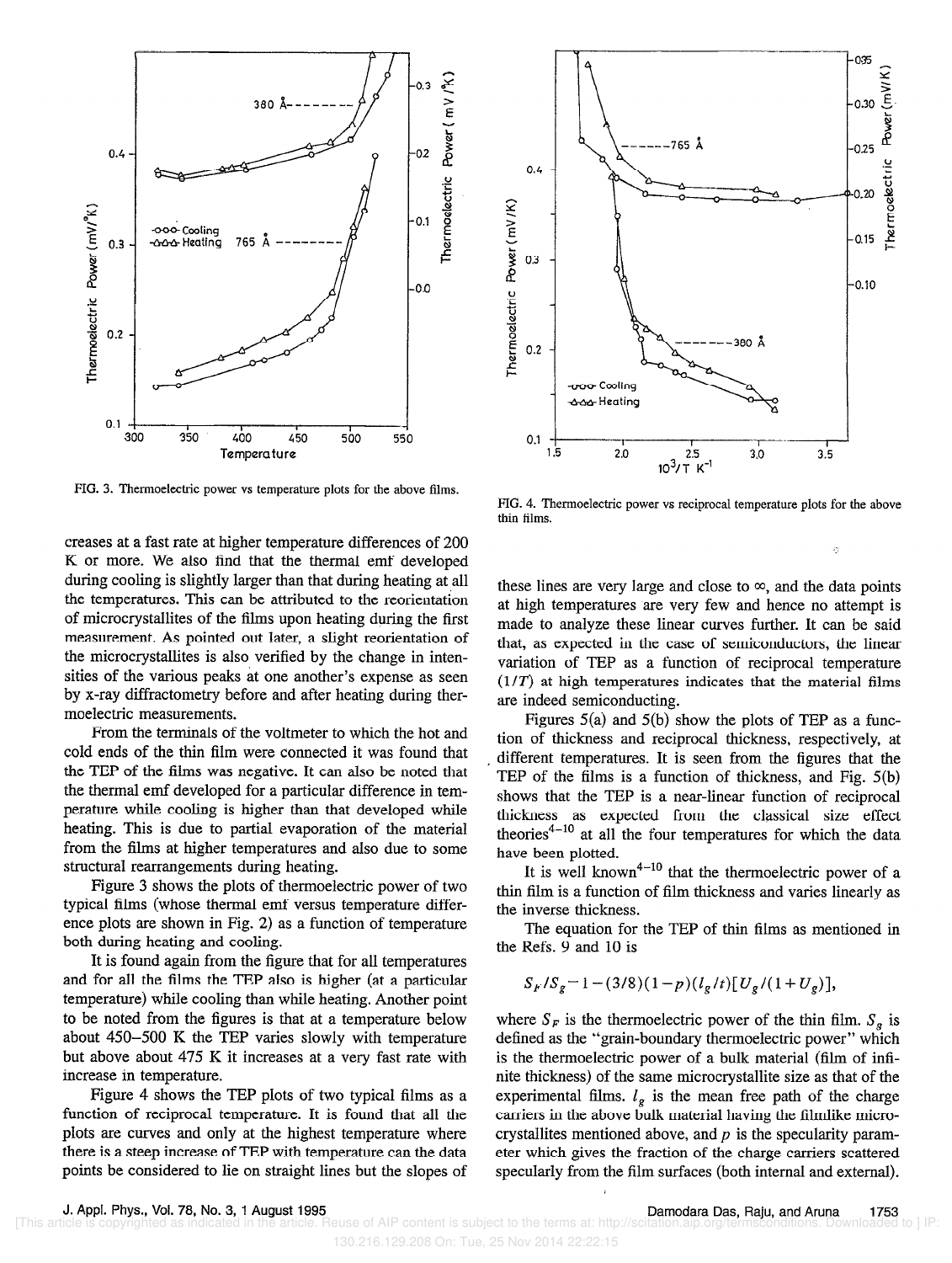

FIG. 5. Thermoelectric power vs film thickness and reciprocal thickness at different temperatures.

 $U<sub>g</sub>$  is the logarithmic derivative of the above mean free path  $l_g$  with the carrier energy E evaluated at the Fermi energy,  $(d \ln l_g/d \ln E)_{E=E_F}.$ 

Assuming that the scattering from the film surfaces is diffuse (i.e.,  $p=0$ ) and taking the mean-free-path value of bulk tellurium as the grain-boundary mean free path  $l_g$  of the films, the rate of variation of the mean free path with energy of the charge carriers  $U<sub>g</sub>$  can be evaluated at different temperatures.

It is found that the  $U_g$  values are as tabulated in Table I. These values give the power index  $n$  in the energy dependence of the mean-free-path equation  $l=l_0E^n$  where we assume the mean free path to be a power function of energy.

Figures 6(a) and 6(b) show the x-ray diffractograms of the as-grown film and of the film after heating during the thermoelectric measurements. It is seen from the diffractograms that one of the peaks marginally increases in intensity at the expense of the other. This indicates that there is some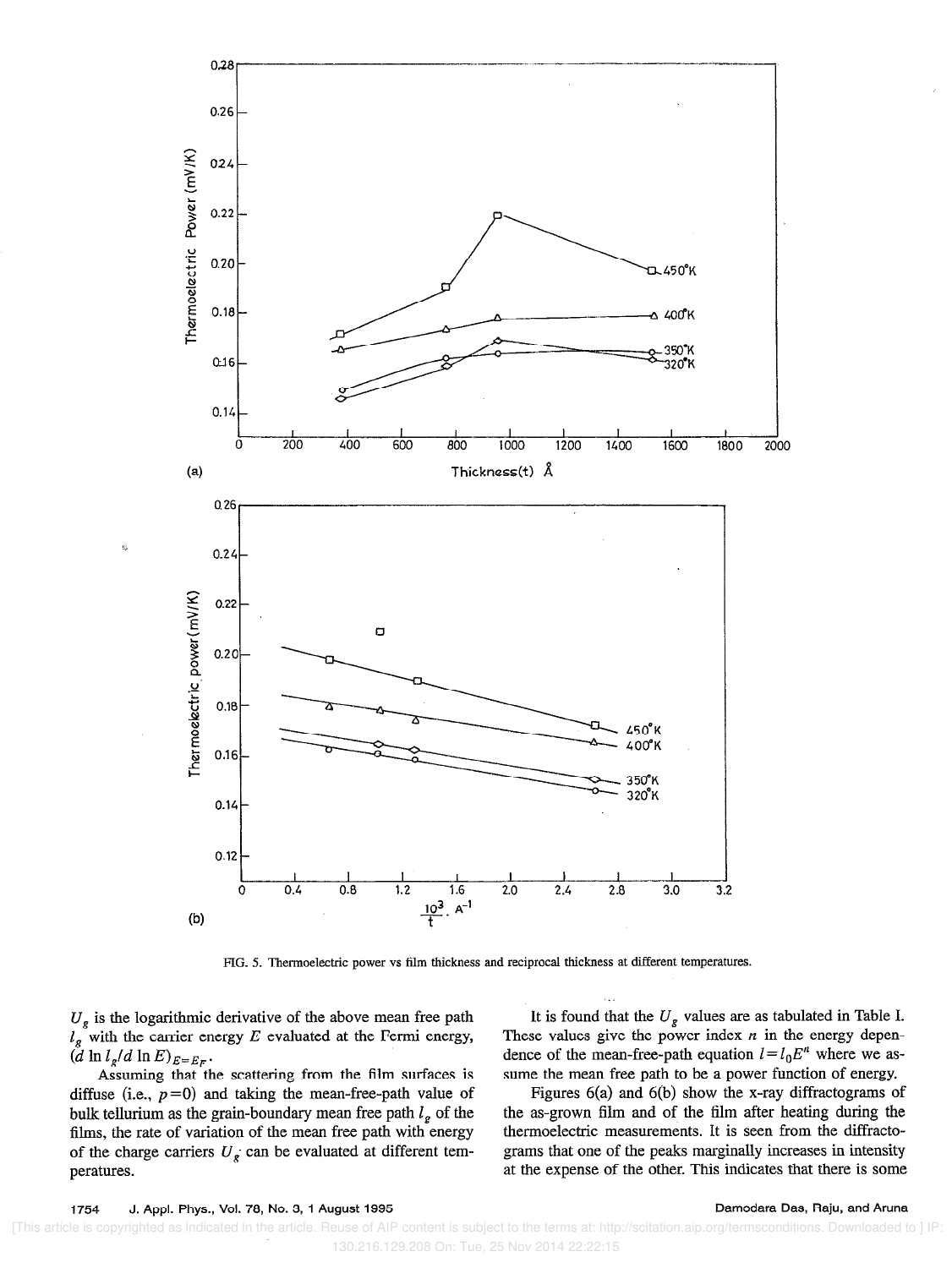|  |  |  |  |  | TABLE I. Variation of $S_g$ and $U_g$ with temperature. |
|--|--|--|--|--|---------------------------------------------------------|
|--|--|--|--|--|---------------------------------------------------------|

| Temperature<br>(K)        | $S_g$<br>( $\mu$ V/K) | U<br>ø |
|---------------------------|-----------------------|--------|
| ******************<br>320 | 170                   | 0.19   |
| 350                       | 174                   | 0.17   |
| 400                       | 187                   | 0.15   |
| 450                       | 270                   | 0.16   |

reorientation of microcrystallites during heating during thermoelectric measurements. Also, there can be removal of frozen-in defects during heating. Both these reasons explain the difference in the thermal emf developed for the same temperature difference (thus also the difference thermoelectric power values) during the heating cycle and the cooling cycle.

Figure 7 shows the EDAX pattern of the thin-film



FIG. 6. X-ray diffractograms of (a) the as-grown film and (b) after heating during thermoelectric measurements.